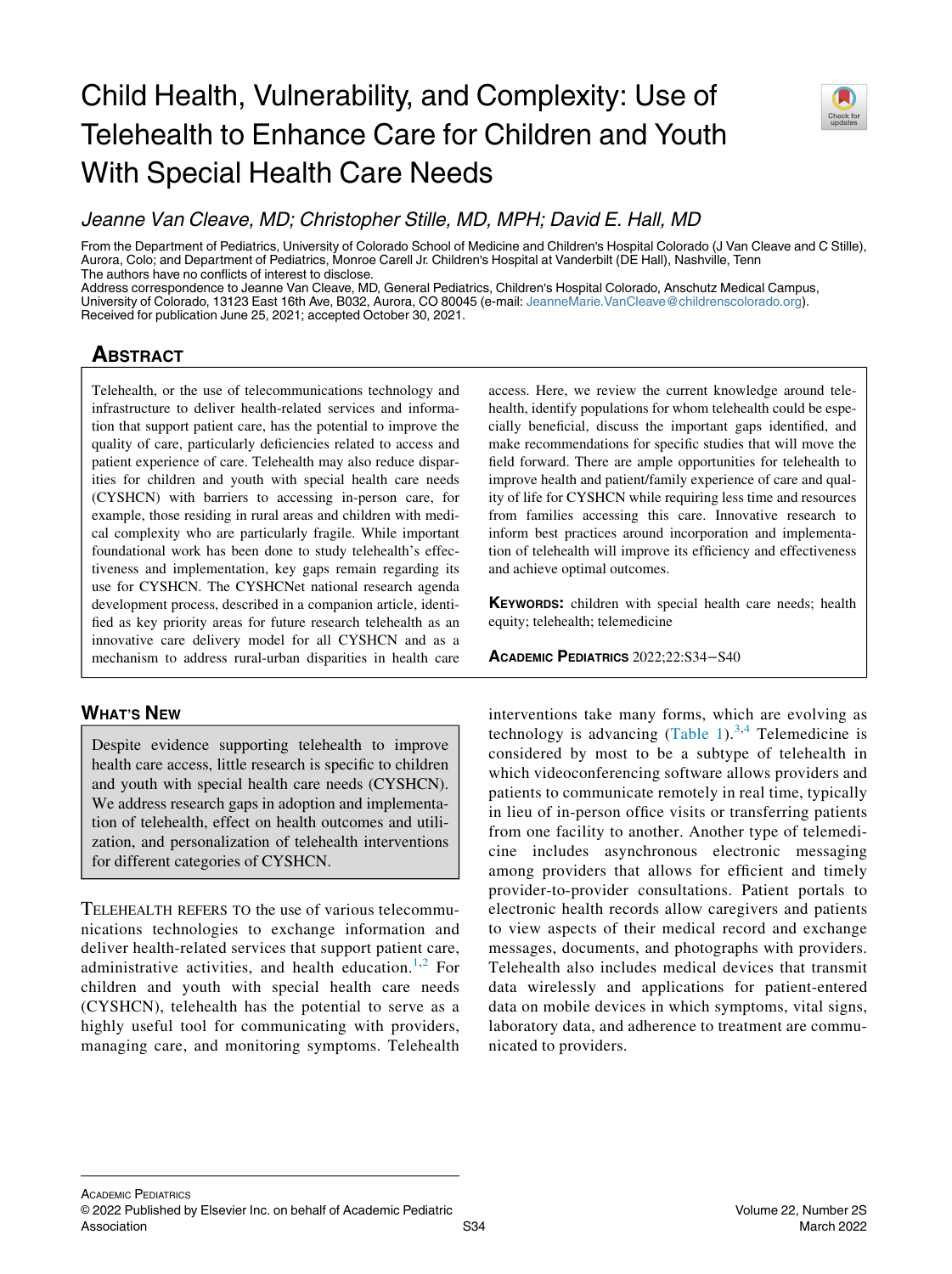| Category                  | Definition                                                | Example                                                                                                                                            |
|---------------------------|-----------------------------------------------------------|----------------------------------------------------------------------------------------------------------------------------------------------------|
| Telemedicine              | The remote diagnosis and<br>treatment by means of         | Conducting an ambulatory visit with a patient/caregiver using videoconfer-<br>encing                                                               |
|                           | telecommunications<br>technology                          | Sending photos of exam findings from a patient's phone to a provider using<br>a practice's patient portal                                          |
|                           |                                                           | Communicating asynchronously among providers within an electronic<br>medical record system about a patient's care plan                             |
| mHealth                   | Management of care using                                  | Patient use of an app to track exercise and nutrition goals                                                                                        |
|                           | applications on a<br>patient's tablet or mobile<br>device | Patient use of an app for medication and appointment reminders                                                                                     |
| Remote patient monitoring | Collection, transmission<br>and evaluation of patient     | Wireless transmission of data to health care providers depicting a patient's<br>use of continuous positive airway pressure devices for sleep apnea |
|                           | health data through elec-<br>tronic devices               | Wireless transmission of blood glucose levels from a device worn by the<br>patient to health care providers                                        |

<span id="page-1-0"></span>Table 1. Example Categories of Telehealth

## SUMMARY OF THE CURRENT LITERATURE AND RESEARCH PROGRESS AROUND TELEHEALTH **INTERVENTIONS**

Box 1 What's Known: Summary of Existing Knowledge on Telehealth and CYSHCN

- 1. Many subsets of CYSHCN face barriers to access to care. Rural children face additional barriers to care, especially specialty care, due to transportation burdens, geographic availability, and higher rates of poverty.
- 2. Many elements of health care can be delivered by telehealth with equivalent health outcome.
- 3. The global pandemic has accelerated adoption of telehealth.
- 4. Standards and infrastructure supporting research on telehealth are being developed.

Studies and reviews of multiple telehealth interventions in adults and children have generally found, when delivered in the right context, health care quality and clinical outcomes are equivalent or improved, compared to in-per-son care.<sup>5,[6](#page-6-5)</sup> For example, researchers have found that remote intensive care unit consultations likely reduce mortality; specialty telehealth consultations reduce patient time in the emergency department; telehealth consultations in emergency services likely reduce heart attack mortality; remote consultations in outpatient settings improve access to specialty care. In addition, there is evidence to support the effectiveness of telehealth for remote patient monitoring for patients with chronic conditions; communication and counseling for patients with chronic conditions; and psychotherapy as part of behavioral health. Nevertheless, some observers have continued to question the evidence base for the benefits and cost effectiveness of telehealth, particularly for children and adolescents in specific clinical contexts.[7](#page-6-6)[,8](#page-6-7)

In addition to videoconferencing technology in lieu of in-person care, patient self-management tools using mobile technology (mHealth) have emerged as a promising adjunct to traditional care for chronic conditions. Examples of mHealth tools include applications whereby patients with mental health conditions can track symptoms and receive positive messages consistent with cognitive-based therapy principles; remote monitoring technology to collect and collate data on blood glucose levels in diabetes; and applications designed to promote adherence to medication therapy (eg, inhaled steroid use in asthma) or physical activity. Several systematic reviews have shown positive outcomes in symptom severity and adherence to therapy, $6$  with some areas noted to be more challenging (eg, interventions for children with autism and children with obesity).<sup>7,[9](#page-6-8)</sup>

Recognizing a need for more investigation, especially in children and adolescents, a pediatric-focused research network supporting research on outcomes and utilization of telehealth was established in 2015 by the American Academy of Pediatrics.<sup>[10](#page-6-9)</sup> While supporting research on outcomes and utilization of telehealth intends to study telehealth generally and not specifically for CYSHCN, the focus of much work on telehealth gravitates naturally to CYSHCN. From that network has come strategies for evaluating telehealth interventions, highlighting domains of health outcomes, patient/provider experience of care, health care utilization, and telehealth implementation.<sup>[11](#page-6-10)</sup>

## TELEHEALTH AS A WAY TO MITIGATE BARRIERS TO ACCESSING CARE

Historically, telehealth services have been often conceived as a way to mitigate patients' difficulty with accessing specialty services located far from home. Several subsets of CYSHCN experience barriers to accessing direct, in-person services from medical and mental health providers, including children in rural areas, those with medical complexity and children who lack reliable transportation ([Table 2\)](#page-2-0). For each of these subsets, different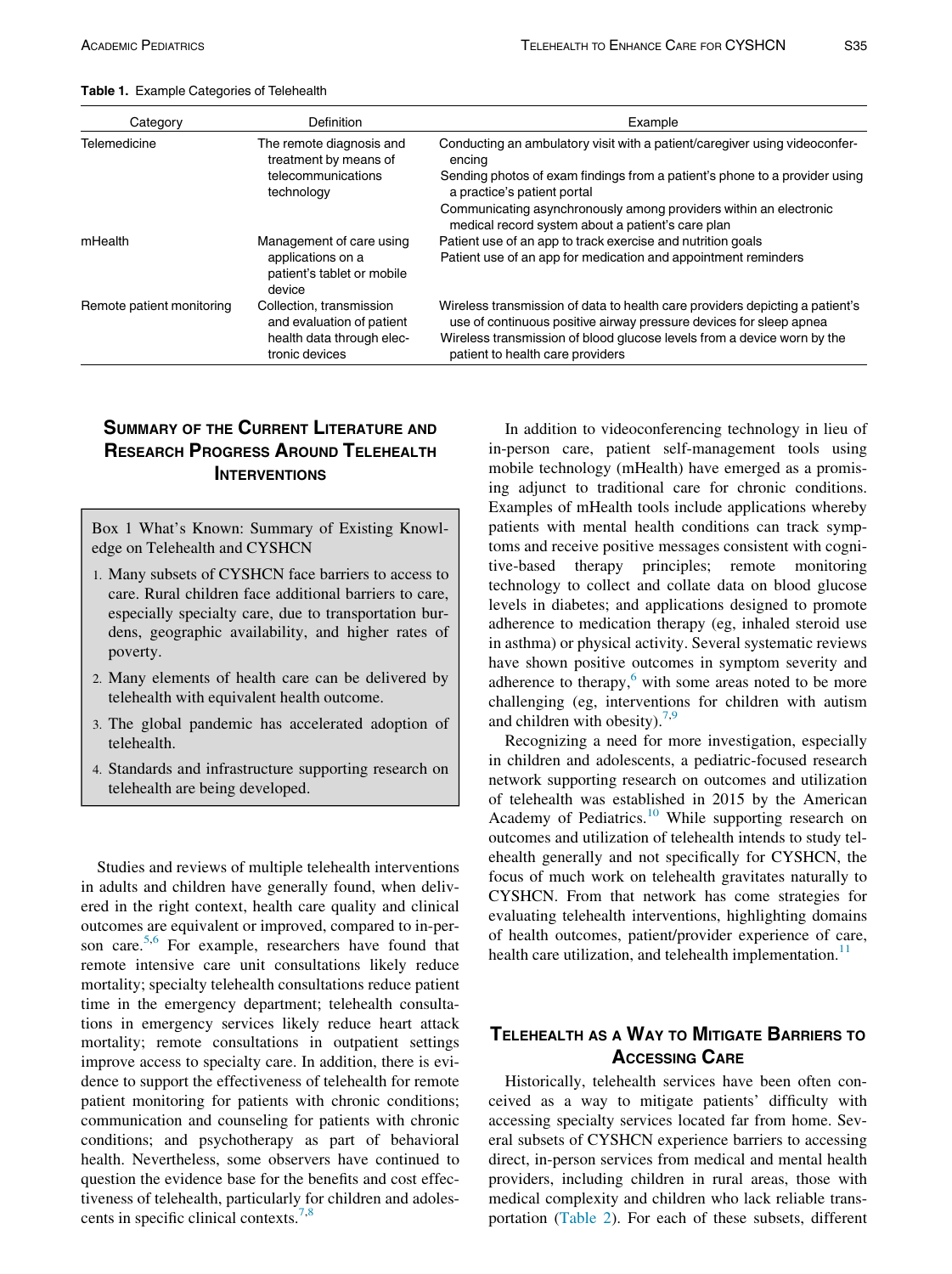#### <span id="page-2-0"></span>Table 2. Subsets of CYSHCN With Barriers to Accessing In-Person Health Care Services

| Subset                                                                                             | Nature of the Barrier(s)                                                                                                                                                                                                                                               |
|----------------------------------------------------------------------------------------------------|------------------------------------------------------------------------------------------------------------------------------------------------------------------------------------------------------------------------------------------------------------------------|
| By socioeconomic factors:                                                                          |                                                                                                                                                                                                                                                                        |
| CYSHCN living in rural areas                                                                       | Lack of locally available specialty workforce<br>Family's time and financial resources needed for travel to tertiary centers                                                                                                                                           |
| CYSHCN whose caregivers lack reli-<br>able, efficient transportation                               | Difficulty with scheduling appointments to accommodate transportation constraints<br>Difficulty attending appointments in a consistent way<br>Family's time needed to utilize inefficient public transportation even for short distances                               |
| CYSHCN whose caregivers are<br>employed in jobs with low wages<br>and/or few workplace protections | Lack of paid sick leave/loss of income due to time away for appointments<br>Lack of workplace culture that supports employees' time off for medical appointments<br>Difficulty making appointments with unpredictable work schedules<br>Cost of travel to appointments |
| By condition type:                                                                                 |                                                                                                                                                                                                                                                                        |
| CMC with extreme fragility                                                                         | Risk of contracting infections in health care settings<br>Risk of missing necessary care (eg, medications, respiratory treatments) when left at home or<br>deferred due to lengthy appointments<br>Risk of medical complications during travel outside of the home     |
| CYSHCN with autism and behavior<br>complications                                                   | Difficulty tolerating health care settings and/or disruption in routine                                                                                                                                                                                                |
| CYSHCN with mental health<br>conditions                                                            | Stigma surrounding attending appointments at a mental health facility<br>Lack of locally available specialty workforce<br>Need for frequent appointments (eg, for psychotherapy, medication adjustments)                                                               |

CYSHCN indicates children and youth with special health care needs.

(but sometimes overlapping) barriers to care exist, and telehealth has the potential to address many of these barriers.

Studies of telehealth interventions in rural-dwelling children have shown the potential to ameliorate specific disparities in access to care for a high-risk population.<sup>[12](#page-6-11),[13](#page-6-12)</sup> Rural children are uniquely vulnerable from a socioeco-nomic standpoint.<sup>[14](#page-6-13)[,15](#page-6-14)</sup> In addition, the child health care environment and workforce are different in rural areas, particularly for specialty care: Children in rural areas are more likely to see an adult specialist, $16$  and slightly more than half of all rural counties lack a pediatrician.<sup>[17](#page-6-16)</sup> Compared to children in urban areas, children in rural areas are less likely to receive preventive medical and dental care,<sup>18</sup> are less likely to see a behavioral health specialist, more likely to be obese, and more likely to be hospitalized for asthma.[19](#page-6-18)[,20](#page-6-19) Studies of caregivers of CYSHCN in rural areas highlight frustration with local health care resources, social isolation, a lack of coordination and planning for specialist-informed emergency care with local hospitals.<sup>[21](#page-6-20)[,22](#page-6-21)</sup> Rural primary care providers, too, see a benefit to telehealth to expand access to specialty pro-viders.<sup>[23](#page-6-22)</sup> The early focus for telehealth studies on rural populations was natural, and the majority of the evidence supporting equivalence in quality of care and benefits to patients (eg, improved access to care, reduced family travel burden) has been in this group.<sup>[12](#page-6-11)[,24,](#page-6-23)[25](#page-6-24)</sup>

Telehealth has been less well studied for children with medical complexity (CMC), a subset of CYSHCN who have conditions that require substantial health services, and often affect multiple organ systems and lead to disabilities.[26](#page-6-25) However, CMC, regardless of where they live, are safest and most comfortable in their typical home, school, and community environments where modifications, routines, and supports have been made to accommodate their needs. Telehealth visits in lieu of in-person visits avoids unnecessary travel, time away from their safe environment, and exposure to nosocomial pathogens; supplanting telehealth visits instead of phone calls allows providers visual assessment of the child and the home environment.

## TELEHEALTH ADOPTION THROUGH CORONAVIRUS DISEASE 2019

Coronavirus disease 2019 (COVID-19) greatly accelerated the use of telehealth across populations<sup>27,28</sup>; nonetheless, before this pandemic, some efforts were underway to increase its use. Prior to February 2020, policies to increase reimbursement for and decrease regulatory barriers to telehealth visits had been implemented in over 40 states, and these policy changes were associated with increased use of telehealth.<sup>29</sup> Still, until the novel coronavirus pandemic, its use in individual practices and patients' homes was limited. In 2016, only 15% of US physicians reported working in practices using telehealth for direct patient care, and 11% were in practices that use it for provider-to-provider interactions.<sup>30</sup> Patient-level adoption was also lacking; an analysis from one state's claims data in 2015 found less than 1% of patients received telemedicine services despite policies supporting it. $31$  Several surveys revealed concerns about using telehealth, including patient privacy, technology burden, quality of the service, access to the internet, and lack of insurance coverage.

The COVID-19 pandemic created a scenario in which telehealth was the safest, most feasible, and sometimes only mechanism for patients to receive medical care for acute and chronic conditions. This was particularly important for CYSHCN, who have demonstrated an increased risk for severe complications of severe acute respiratory syndrome coronavirus  $2$  infection.<sup>[32](#page-6-31)</sup> Telehealth fulfilled other aims related to the pandemic, namely, to achieve social distancing in health care settings, protect staff, and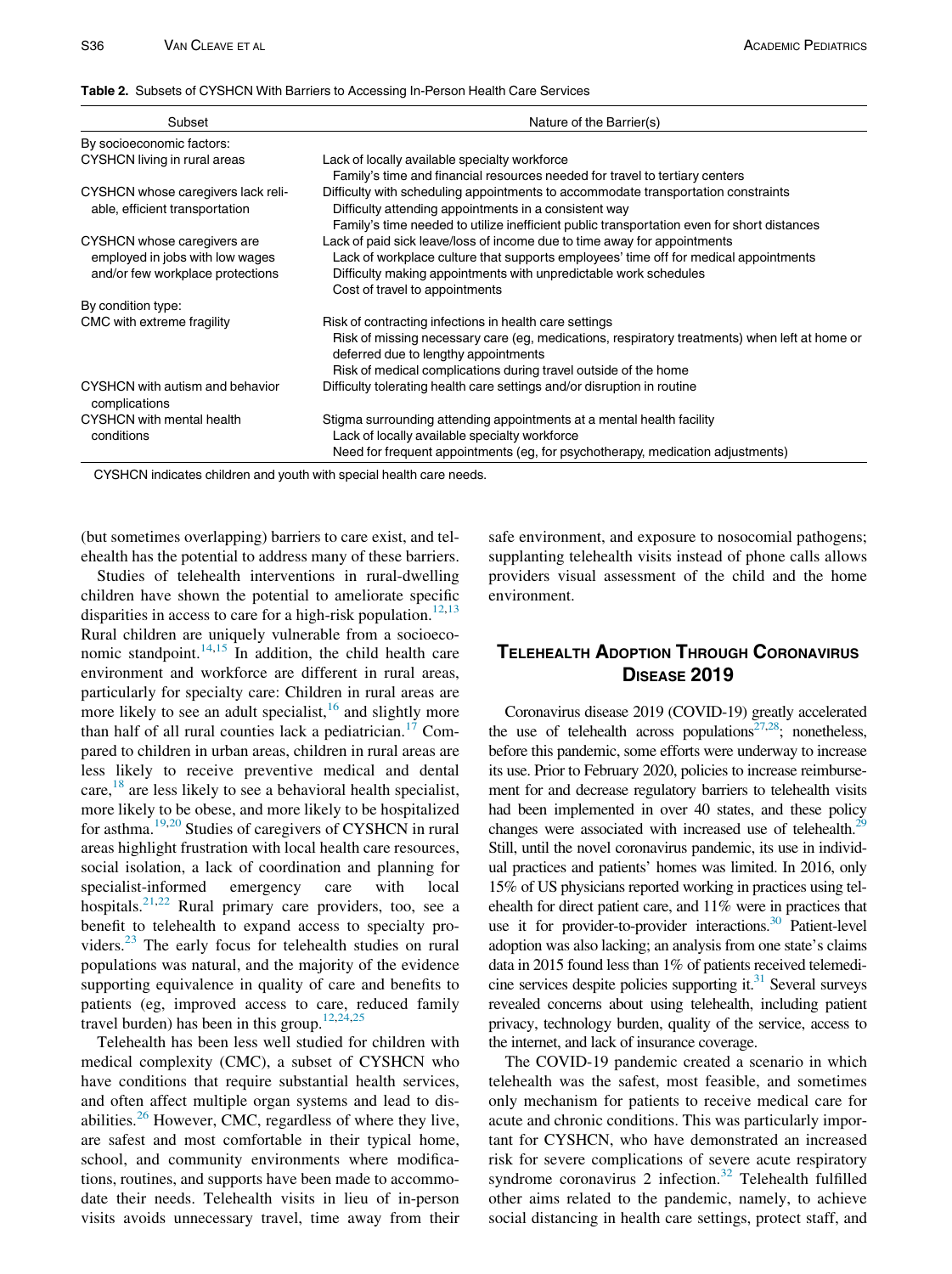mitigate personal protective equipment shortages, all while maintaining a level of health care delivery necessary to treat patients. The Centers for Medicaid and Medicare Services, on March 30, 2020, removed many of the regulations that had been previously identified as barriers to implementing telehealth.<sup>[33](#page-6-32)</sup> This action, coupled with patients' preference to reduce their own risk of exposure, led to faster, more widespread use of telehealth than what would have been achieved through traditional evidencebased implementation strategies. $34$ 

In summary  $(Box 1)$ , important foundational work to establish the potential for telehealth to mitigate barriers to accessing care for CYSHCN has been done. With the urgent need for safer care, telehealth during the pandemic was implemented rapidly but with an uneven attention to equity for patients with limited literacy skills and limited English proficiency. Similarly, concerns about patient privacy, provider experience, and the appropriateness of telehealth based on clinical context were viewed differently through the COVID-19 lens, compared to before. Much remains to be learned about how to best to use telehealth to deliver health care outside of research settings and in a post-pandemic era, and its effects on health outcomes, patient self-management, patient and provider experience of care, access to health care and utilization, and disparities have yet to be fully examined. $35$ 

## GAPS IN RESEARCH FOR TELEHEALTH AND **CYSHCN**

Box 2 Highest Priority Topics Related to Telehealth in the CYSHCNet Research Agenda

- What are feasible and acceptable telemedicine interventions and what is their influence on child and family outcomes?
- How does rurality uniquely affect CYSHCN, and what are effective interventions to support CYSHCN and families living in rural settings?
- What are effective strategies for using technology to reduce disparities?

Box 3 Gaps: Summary of Knowledge Gaps in Research on CYSHCN Populations and Telehealth Interventions

- 1. Effect of different implementation strategies on the adoption of telehealth, and the components of clinical contexts that promote sustained use of telehealth interventions.
- 2. The effectiveness of telehealth in different populations of CYSHCN.
- 3. Effect of differential access to high quality internet and video devices on receipt of telehealth services.
- 4. Effect of widespread implementation of telehealth on disparities among CYSHCN.
- 5. Optimal incorporation of remote self-monitoring and other telehealth tools to promote self-management and collaborative management among CYSCHN, caregivers, and providers.

Research priorities for CYSHCN were recently established and published based on feedback from over 800 members of expert-nominated stakeholder organizations including families, health care providers, researchers, and policy makers using a multistakeholder approach. Telemedicine implementation, the use of technology to reduce disparities, and rurality's influence on health and care were among the topics given the highest rank (Box 2).<sup>[36](#page-6-35)</sup> A 2016 agenda regarding telehealth research across populations highlighted gaps in knowledge around implementation and adoption, as well as identifying the need for studies of models personalizing telehealth to individuals' clinical and social contexts. $37$  The COVID-19 pandemic accelerated implementation of some aspects of telemedicine, which provides opportunities to answer key questions in several areas, including real-world effectiveness and adaptations needed to best serve CYSHCN. Although it is unclear how many of the changes implemented during the pandemic will persist, it is likely that telehealth will continue to play an increasing role in health care delivery.<sup>35</sup>

Important, immediate research questions surround implementation and effectiveness of telehealth as it was rapidly implemented as a result of the pandemic, and the adaptation and sustainability of this model postpandemic (Box 3). For example, what factors contributed most to adoption of telehealth during the pandemic, and to what degree will use be sustained in the future? Under which clinical, social, and technological circumstances is telehealth superior to in-person care for CYSHCN, or inferior? In what ways should these technologies be sustainably incorporated into care of CYSHCN? The experiences and perceptions of groups that implemented telehealth rapidly could inform models of sustainability and policies around appropriateness of telehealth use for CYSHCN. In addition, studying lessons learned from rapid application of telehealth to a variety of clinical contexts could lead to the creation of innovative models of care where telehealth is an important component. This is especially important for CMC and other clinically vulnerable groups (eg, children who are immunocompromised) for whom telehealth may reduce exposure to infectious diseases in health care settings.

A second overarching research question, particularly noted during the national research agenda development process, asks whether and how telehealth reduces inequities in health care access and quality. Studies have indicated a potential for telehealth to address the onerous travel and cost burden for patients seeking specialty care as well as geographically-based workforce shortages of both pediatric specialty providers and mental health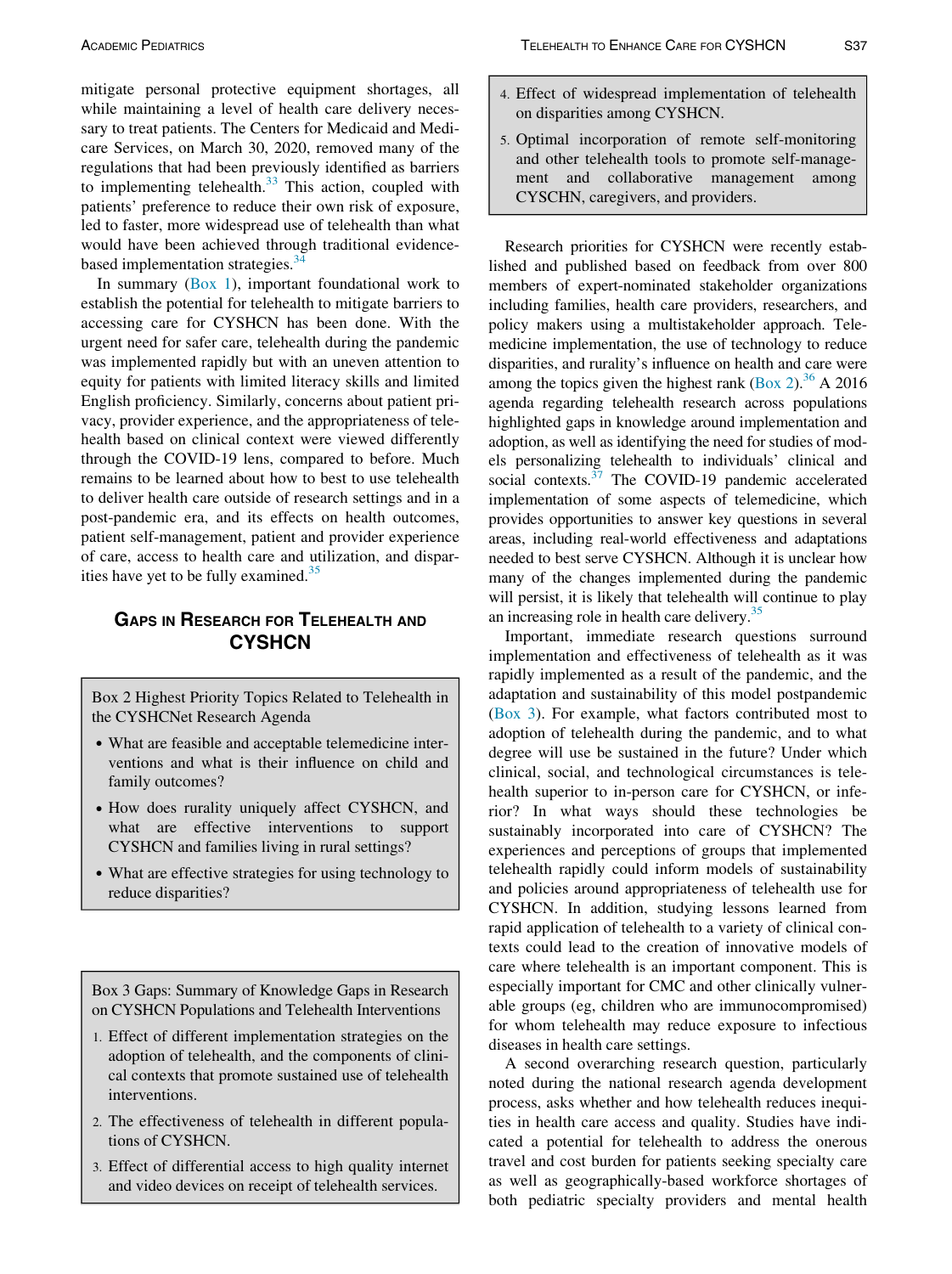therapists.<sup>[5](#page-6-4)</sup> A population-based, retrospective analysis of health care utilization patterns related to this pandemic, during which telehealth is more widely available, could identify where disparities exist in access to telehealth (eg, due to lack of wireless internet, quality devices, or interpreter services) and whether disparities in access to specialty and other care due to geography are reduced or exacerbated. $27$  Examining telehealth use post-pandemic, with telehealth instituted as routine in at least some aspects of health care, could examine where use persists because it addresses barriers to care (eg, in rural populations and CMC) and how health outcomes fare with telehealth in real-world settings.

Finally, a third research gap examines if high-level, complex models that personalize telehealth to certain clinical or social contexts benefit CYSHCN, particularly those using multiple modalities of telehealth, such as technologies that proactively monitor symptoms and promote interactive self-management between patients and care team members.<sup>37</sup> These complex models have particularly high potential impact for CYSHCN due to their focus on chronic condition management, and they represent the next phase of how telehealth technologies can be applied to health and health care. However, because of the imperative for telehealth to be implemented quickly at the onset of the COVID-19 pandemic as a direct substitute for in-person care, such models were generally not included in the pandemic-related acceleration of telehealth implementation.

#### SPECIFIC PROJECTS

Box 4 Research Approaches: Summary of Recommendations for Future Research

- 1. A mixed methods study examining implementation, effectiveness, and sustainability of telehealth for CYSHCN to date.
- 2. Examination of the effect of telehealth expansion on patterns of health care use/access for CYSHCN using claims data or other datasets that include health care utilization, with particular attention to patterns of use and disparities in use for vulnerable subcategories of CYSHCN.
- 3. Foundational studies to examine perspectives on incorporating remote patient monitoring to manage chronic conditions in CYSHCN to inform intervention design.

We conceive the following 3 studies as examples of those that might begin to close the gaps identified above (Box 4).

1. Implementation, effectiveness, and sustainability of telehealth adapted in response to COVID-19 pandemic for CYSHCN. Here, studies leveraging the natural experiments in telehealth conducted as a result of COVID-19 would have a direct impact on identifying

strategies for optimization and sustainment of telehealth, both for routine use and in the event of future health care crises, and would prime the research pipeline for comparative effectiveness studies on telehealth in the postpandemic environment.

Aims: 1) To examine implementation strategies that were effective for CYSHCN to rapidly transition practices and families from in-person to virtual care. 2) To examine clinical, social, and technological factors particularly salient for CYSHCN that affect the appropriateness, perceived effectiveness, and patient/family experience of telehealth as a substitute for in-person care. 3) To identify mechanisms and supports at the practice and system levels needed to sustain effective elements of telehealth. Specific to CYSHCN populations, these research activities would focus on telehealth as it relates to management of chronic conditions in both primary and specialty outpatient settings.

Methods: For these Aims, we anticipate a mixed meth-ods approach,<sup>[38](#page-6-37)</sup> which integrates qualitative and quantitative methods into a single design. The sample population would include primary care practices in select communities and their referral centers for specialty care. Quantitative data collected would include utilization data that examined practices' transition to telehealth following lockdown procedures and data from surveys of practice administrators and medical directors regarding implementation of telehealth. Qualitative data would include focus groups or interviews of providers, staff and families in these practices regarding their initial and ongoing experiences with telehealth. Drawing from these data, surveys for providers and families using vignettes could be developed and administered with the goal of determining appropriateness and quality of care if telehealth were applied in different contexts. Lastly, utilization data from these same practices in the post-pandemic period could be examined to determine contextual factors that promote sustainability of telehealth.

Impact: Telehealth as a care delivery model will evolve over time, and careful and deliberate decisions and policies informed by this research will ensure proper sustainment and use proportional to need to optimize care received by CYSHCN.

2. Association of telehealth availability and patterns of health care utilization to assess disparities for vulnerable subcategories of CYSHCN. With the rapid expansion of telehealth during 2020, the opportunity to examine its impact on patterns of health care use among CYSHCN has become enhanced. This aim of this study would be to determine the effect of the availability and use of telehealth on differences in receipt of outpatient primary and specialty (including mental health) care of chronic conditions for CYSHCN, particularly those at risk for limited access to in-person care, such as those dwelling in rural areas and those with medical fragility.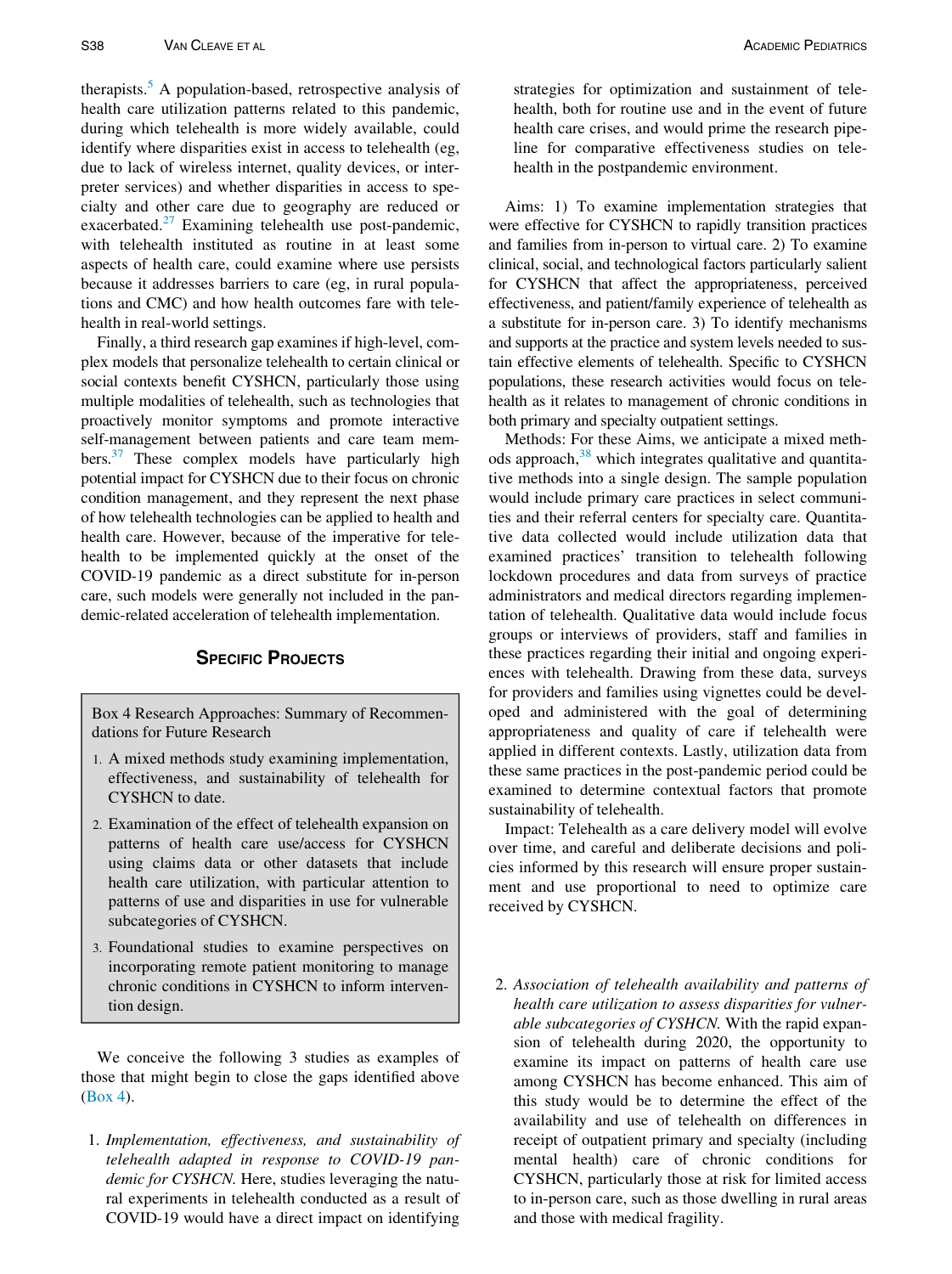Methods: We would use claims data, such as all-payer claims databases for this study. The population would be patients < 21 years, who could be further categorized by medical complexity and disability status. A large database would allow further analysis by conditions or condition groups, eg, mental health conditions, diabetes and asthma. Sociodemographic populations of focus would include CYSHCN residing in rural areas and patients with lower socioeconomic status in neighborhoods with limited public transportation, which can be identified in many datasets. Outcomes would be receipt of primary care, mental health, and specialty care. Differences between comparator groups would be measured, controlling for other patient demographic factors (eg, age) and allowing for regulatory changes that affected telehealth as a result of the pandemic. The use of telehealth outpatient care would be examined as a contributing factor to changes in disparities seen; examining differential use of telehealth among sociodemographic groups could further elucidate where disparities persist.

Impact: If a reduction in disparities is found, this would support efforts to expand and enhance telehealth services, and would also substantiate studies to assess reduction of disparities in health outcomes between these populations.

<span id="page-5-0"></span>3. Perspectives on incorporating remote patient monitoring to manage chronic conditions in CYSHCN. Interventions to remotely monitor individual patients and/or to promote tracking and self-management of symptoms (ie, mHealth interventions) have been studied in adults, but less work has been done in this area in children and youth, including CYSHCN. The technology is expanding for widespread use: Some electronic health records have the capability to collect and collate patient-entered symptom data and data from devices measuring pulse oximetry, blood pressure, serum glucose and use of positive airway pressure devices. The aims of this study would be 1) to explore perspectives of patients, caregivers, providers and staff regarding the incorporation of remote symptom monitoring in care management for CYSHCN and 2) to adapt current tools for 2 groups of CYSHCN: CMC and children/youth with mental health conditions. Data collected would be applied toward designing a pilot study of the feasibility and acceptability, as well as assessing study procedures for use in larger trials. The rationale for focusing on CMC is that chronic conditions that define CMC often start to flare at home, and early detection by both caregivers and providers may help prevent emergency department visits and hospitalizations. In addition, greater involvement of medical providers at the start of symptoms may help manage caregivers' anxiety around such flares. The rationale for focusing on children with mental health conditions is similar—flares often start at home, but not intervened upon until symptoms worsen. However, key differences in these populations also justify inclusion of both groups separately—medical complexity is rare, heterogeneous, and typically managed by large teams of providers; mental health conditions

are common and often managed in primary care with school or community therapists.

Methods: We would recommend qualitative methods for the first aim, using primarily focus groups that explore domains of adoption, usability, added benefit, workload/ burden, privacy, and individualized adaptions. Caregivers would also be asked about these tools for self-monitoring of symptoms. Adapting existing tools would involve expertise by technology developers with input from caregivers and providers. Together, these efforts would set the stage for a larger trial, as well as next steps for the design of comprehensive, collaborative, patient-focused care management systems that include remote monitoring as a key component.

Impact: Remote symptom monitoring can be used to augment personalized care and track populations of CYSHCN, especially when incorporated into a complex model of care delivery focused on managing chronic conditions.

#### **CONCLUSION**

Significant gaps exist in our knowledge regarding the effects of telehealth on the care of CYSHCN, and in particular those with conditions or socioeconomic factors that make it more difficult to access in-person care. We noted specific areas where additional studies are needed. The proposed studies, whether conducted within CYSHCNet or elsewhere, will further the understanding of how best to incorporate these evolving technologies into the complicated and nuanced care of children with chronic conditions to mitigate known disparities. This technology is changing rapidly, and telehealth use will likely persist, regardless of whether research is performed to understand its potential; thoughtfully planned investigation will ensure that use of this technology optimizes health and health care of this vulnerable population.

#### **ACKNOWLEDGMENTS**

Financial statement: This program is supported by the Health Resources and Services Administration (HRSA) of the U.S. Department of Health and Human Services (HHS) under [UA6MC31101](#page-5-0) Children and Youth with Special Health Care Needs Research Network. This information or content and conclusions are those of the author and should not be construed as the official position or policy of, nor should any endorsements be inferred by HRSA, HHS, and the U.S. Government. Funded by a grant from the Lucile Packard Foundation for Children's Health, Palo Alto, California.

LPFCH funding: Support for this work was provided by the Lucile Packard Foundation for Children's Health's Program for Children with Special Health Care Needs. We invest in creating a more efficient system that ensures high-quality, coordinated, family-centered care to improve health outcomes for children and enhance quality of life for families. The views presented here are those of the authors and do not reflect those of the Foundation or its staff.

This paper is part of a supplement supported by the Health Resources and Services Administration (HRSA) of the U.S. Department of Health and Human Services (HHS) and the Lucile Packard Foundation for Children's Health's Program for Children with Special Health Care Needs.